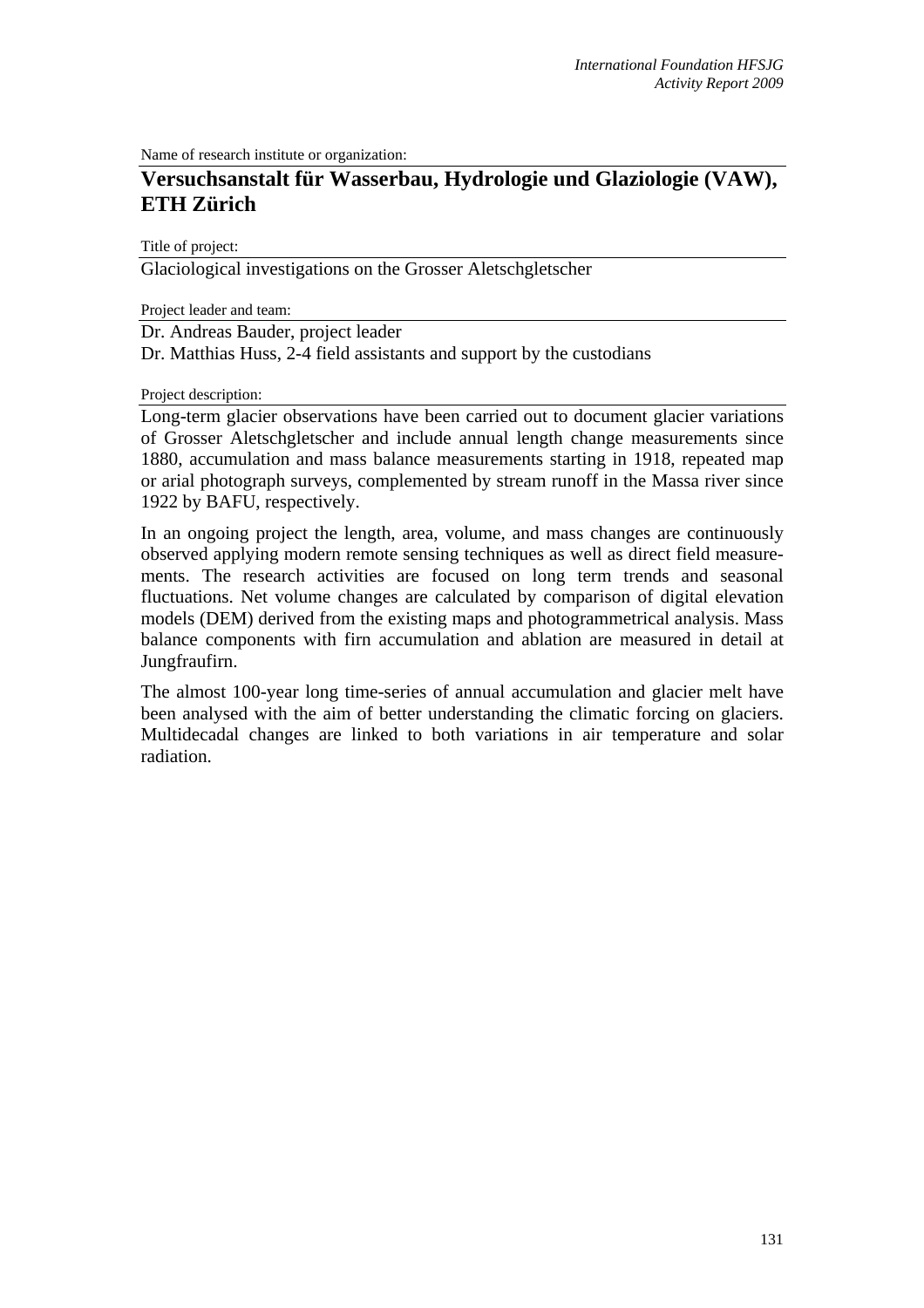

Figure: (a) Annual melt anomaly at the measurement site P3 on Jungfraufirn (black), sum of daily air temperaures above 0°C (red) summer (JJA) in measured global radiation in Davos (blue), (b) calculated annual fraction of solid precipitation. All time series are low-pass filtered using 11-year running means (thick lines).

### Key words:

Glacier measurements, firn accumulation, ice melt, volume change, mass balance

Internet data bases:

http://www.vaw.ethz.ch/research/glaciology/glacier\_change/gz\_variations\_gr\_aletsch gretscher

#### Collaborating partners/networks:

Swiss Glacier Monitoring Network, Federal Office for the Environment (BAFU)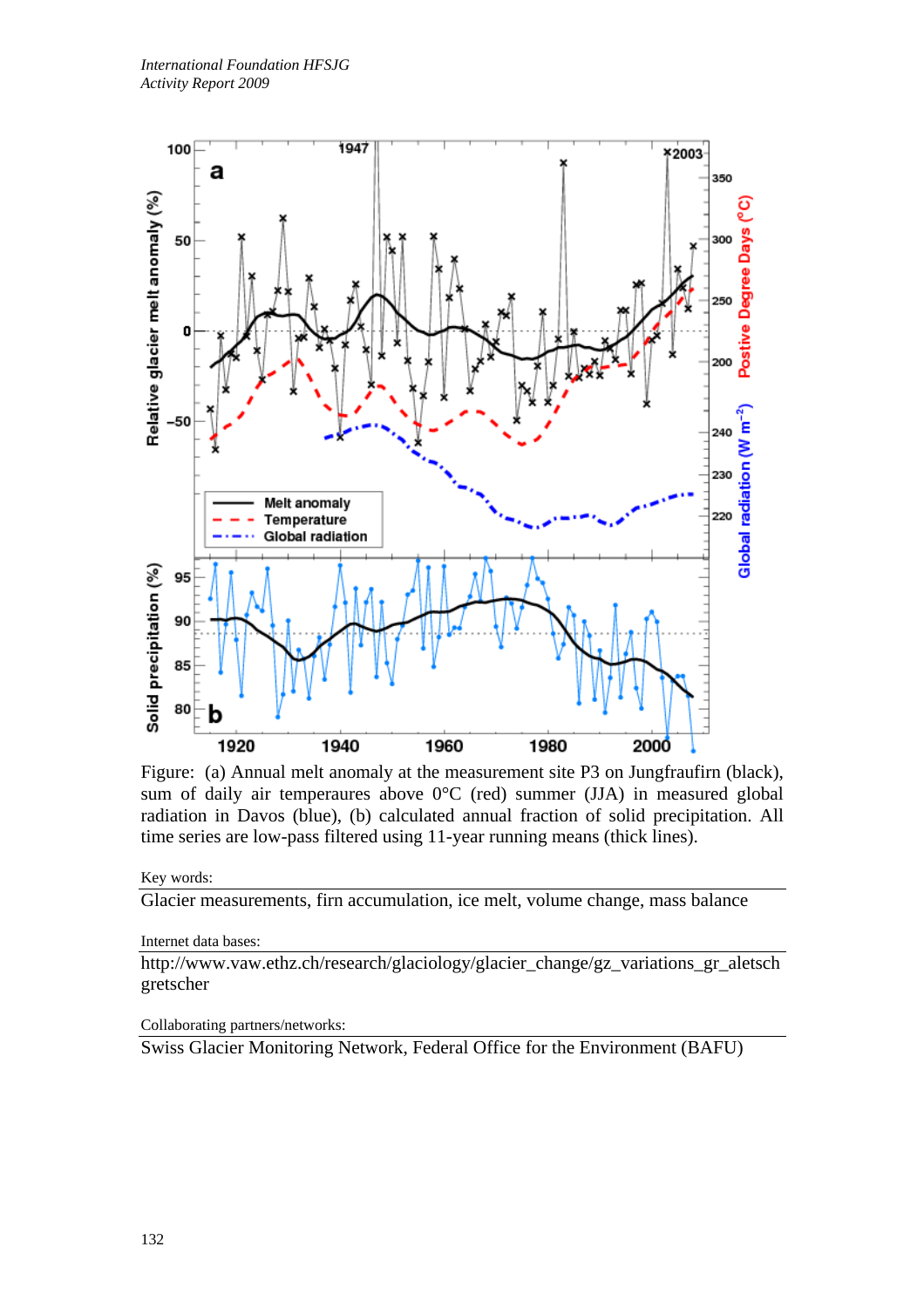Scientific publications and public outreach 2009:

#### **Refereed journal articles**

Huss, M. and Bauder, A. (2009). 20th-century climate change inferred from four long-term point observations of seasonal mass balance. Annals of Glaciology, 50(50), 207-214.

http://www.ingentaconnect.com/content/igsoc/agl/2009/00000050/00000050/art0002 9

Farinotti, D., Huss, M., Bauder, A. and Funk, M. (2009). An estimate of the glacier ice volume in the Swiss Alps. Global and Planetary Change, 68(3), 225-231, doi:10.1016/j.gloplacha.2009.05.004.

http://dx.doi.org/10.1016/j.gloplacha.2009.05.004

Huss, M. Funk, M. and Ohmura, A. (2009). Strong Alpine glacier melt in the 1940s due to enhanced solar radiation. 36(23), Geophysical Research Letters, L23501, doi:10.1029/2009GL040789.

http://dx.doi.org/10.1029/2009GL040789

#### **Conference papers**

Bauder, A., Huss, M., "Gletscherschmelze und Wasserhaushalt in Vergangenheit und Zukunft", Tagung 'Schnee, Eis und Wasser im Alpenraum - aktueller denn je!', Bern, 5-Jun-2009.

Bauder, A. "Reconstuction of Swiss glacies over the last century", International Conference on Historic maps and imagery for modern scientific applications, Bern, 1- 3 Oct 2009.

Farinotti, D., A. Bauder, A., M. Huss, M., Funk, M., "How much ice is stored by the Swiss glaciers". Swiss Geoscience Meeting 2009, Neuchâtel, 22 Nov 2009.

Huss, M., Bauder, A., Funk, M., "Large scatter and multidecadal fluctuations in the 20th century mass loss of 30 Swiss glaciers". Swiss Geoscience Meeting 2009, Neuchâtel, 22 Nov 2009.

# **Book sections**

Bauder, A. (2009). Gletscher, unberechenbare Zeitgenossen?, in Hallers Landschaften und Gletscher, Jubiläumsband zum 300. Geburtstag von Albrecht von Haller. Mitteilungen der Naturforschende Gesellschaft in Bern, Neue Folge Band 66, 151- 157.

# **Data books and reports**

Bauder, A. and Rüegg, R. eds. The Swiss Glaciers 2003/04 and 2004/05. Glaciological Report No. 125/126, Cryouspheric Commission of the Swiss Academy of Sciences published by the Laboratory of Hydraulics, Hydrology and Glaciology (VAW), ETH Zürich, 117p. 2009.

# **Radio and television**

"Alpine glaciers face the climate heat", Interview with glaciologist Andreas Bauder, ETH Zürich, NDTV, India, November 29, 2009 http://www.tubaah.com/details.php?video\_id=116012